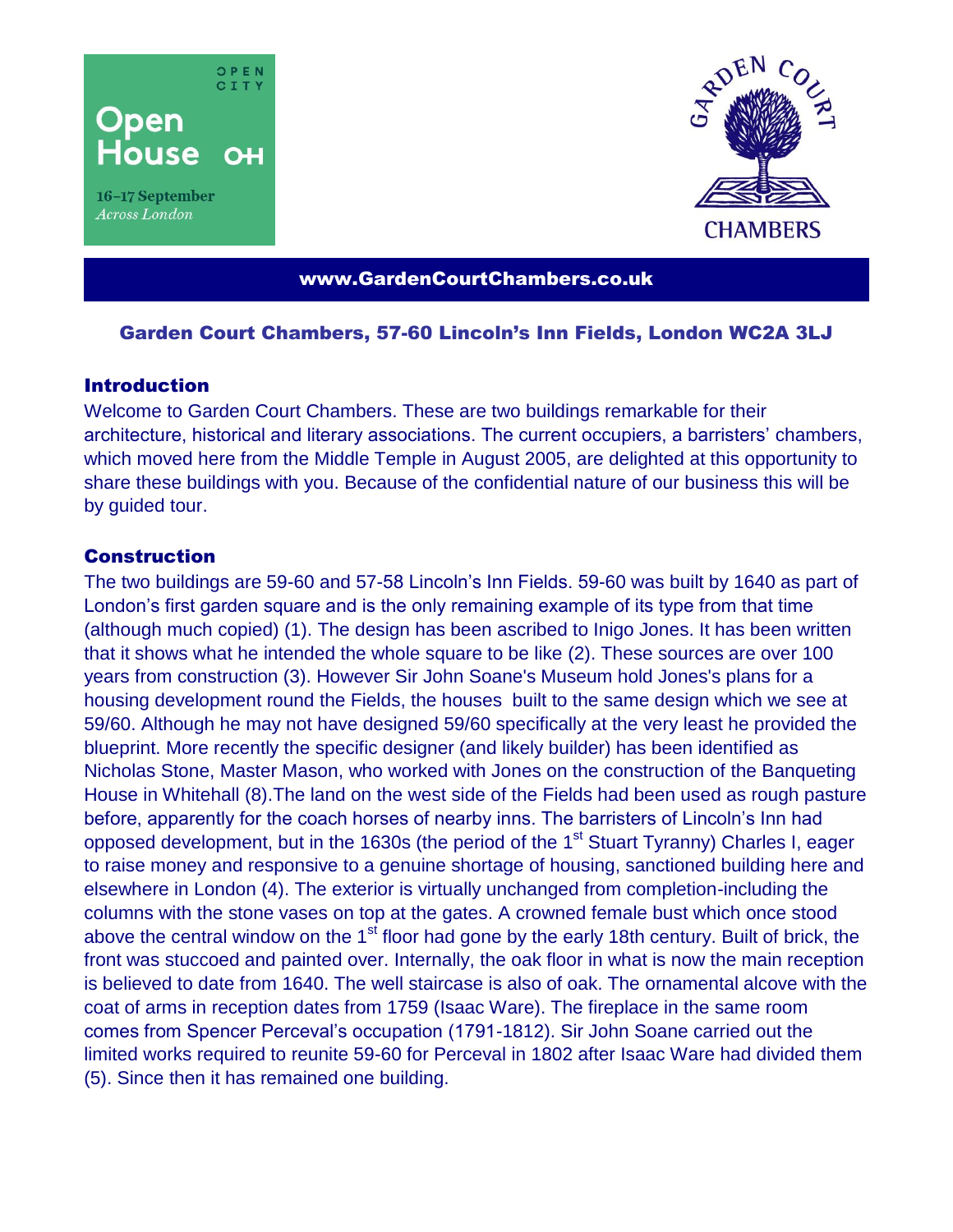

16-17 September Across London



## www.GardenCourtChambers.co.uk

The present 57-58 was built about 1730, replacing a previous structure. Although it was intended to be the same design as 59-60, it attracted early criticism (1734) for failing to be of the same quality and detracting attention from 59-60 because of its height (3). With one exception the exterior, which is of stone, has changed even less than that of 59-60. Originally it was one house with one door. In about 1795 Soane divided the house into two (the reverse of what he was later to do at 59-60), created two doors, and masked them with the current Roman Doric porch (5). The elliptical staircase running from the basement to the top of No 57 was inserted at this time and is one of the most attractive features of the building. It is one of only three known existing elliptical staircases of Soane's – apart from those in Sir John Soane's Museum also in Lincoln Inn Fields

Nos 59/60 are Grade 1 Listed.

#### History and Literature

Some sources say 59-60 was lived in by Robert Bertie, 1<sup>st</sup> Earl of Lindsey (Charles I's general at the battle of Edgehill in 1642 – the first major battle of the English Civil War) at which he was killed. However, this association is probably a confusion with two Earl Lindseys who lived here after 1685 – and from whom its common description in the books of "Lindsey House" is derived. In 1683, during the  $2^{nd}$  Stuart Tyranny (1683-5), a friend of the family of the then occupier Lord Winchester, Lord William Russell was beheaded in Lincoln's Inn Fields after having been convicted for treason by association with the Rye House plot – the aim of which had been to assassinate Charles II and James, Duke of York – the future James II – in order to prevent a Catholic accession to the throne. In a gruesome aftermath his body was brought into the house and his head sewn back on before being carried off for burial (3) (6) (10). Some of the more imaginative members of the Chambers criminal team have declared the blood stain can be discerned on the main reception floor. Spencer Perceval has the distinction of being the only British Prime Minister to have been assassinated – on 11<sup>th</sup> May 1812 in the lobby of the House of Commons – by a bankrupt who had a grievance against the government. The deep safe in which it is believed he kept his ministerial red boxes is in reception.

57-58 has a gentler history. Edward Montagu, the Earl of Sandwich - a principal figure in organising Charles II's Restoration (and whose great grandson, also Earl of Sandwich-was the creator of the comestible) - was here between 1664 and 1666. He was the patron of Samuel Pepys, the diarist and clerk to the Exchequer under both Cromwell and Charles II. Pepys visits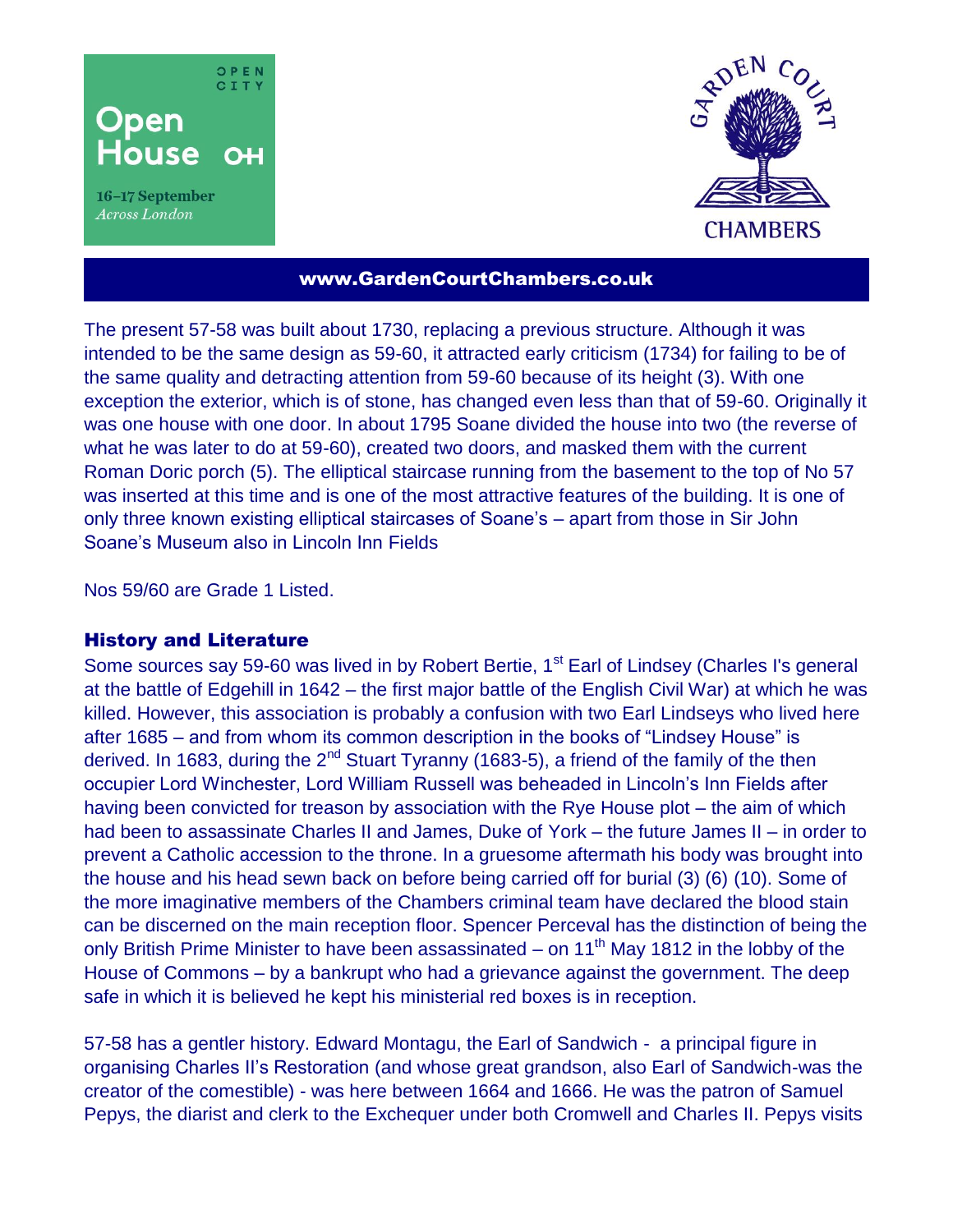

16-17 September Across London



## www.GardenCourtChambers.co.uk

that "fine house" on a number of occasions but notes the rent was "deadly dear" - £250 a year (3). Perhaps the only radical former occupier of these buildings was John Thelwall- a late  $18<sup>th</sup>$ century/early 19<sup>th</sup> century agitator, campaigner for Parliamentary reform, abolitionist and supporter of women's rights. Also a prolific poet and literary polymath, Thelwall published a newspaper *The Champion,* while on the premises. His day job was elocution and speech therapy and from 1813 to 1821 he lived at No 57, with his family, while treating patients and taking students at his pioneering Institute of elocution here. Thelwall described the Institute as "for the Cure of impediments of Speech, Instruction of Foreigners, Cultivation of Oratory, English Composition and Polite Literature and the Preparation of Youth for the More Liberal Departments of Active Life" (9).

Tulkinghorn, the lawyer to the aristocracy from Charles Dickens' "Bleak House" lived here. Dickens described it as "a large house, formerly a house of state. It is let off in a set of chambers, and in those shrunken fragments of its greatness lawyers lie like maggots in nuts" (2) (7). Here Tulkinghorn was found one morning shot through the heart when on the point of revealing Lady Dedlock's terrible secret to her devoted husband (7). There is a non- fictitious association with Dickens. On 2<sup>nd</sup> December 1844 he read one of his ghost stories "The Chimes" to a company of friends including the historian Thomas Carlyle at no 58 in this building, where his close friend and subsequently his executor John Forster was living from 1834-1854 (the first occasion, it appears, on which he read one of his works to an audience).

By the beginning of the  $20<sup>th</sup>$  century the buildings had become the offices of Marks & Clerk, the Chartered Patent Agents, who acquired 57-58 in 1908 and 59-60 in 1918. They remained here until the transfer to Garden Court Chambers in December 2004.

### **Conclusion**

Finally your guides include practising barristers from the Chambers. If you have any general questions about the legal profession or practice in the UK, we will attempt to answer them for you. We hope you will enjoy your visit.

**NB Legal Papers are confidential. Although it is not intended to take you to any of the barristers' rooms, should you see any legal papers, please ignore them.**